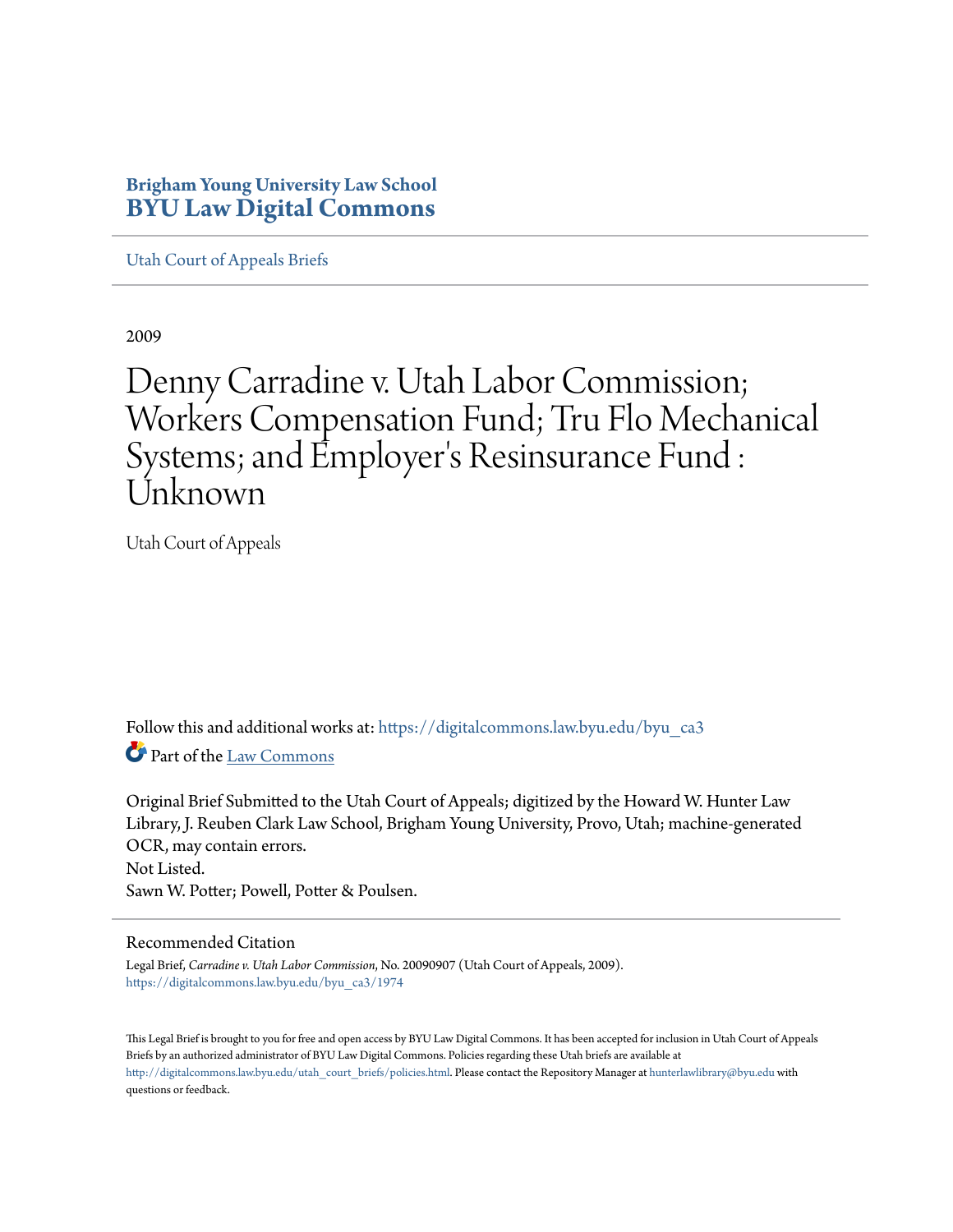

**NOV 3 0 2010** 

#### VIA FAX: 801-678-3999

November 29, 2010

Utah Court of Appeals P.O. Box 140230 P.O. DOA 140230<br>Polt Loke City, HT  $S$ alt Lake City, UT 84114-0230

Re: Carradine vs. Labor Commission Appellate Case No. 20090907

Dear Nicole:

As we discussed by telephone this afternoon, due to an error in preparation of the Brief of the Appellant, which was filed this afternoon a few of the record citings were not properly made in the Section B, Course of the Proceedings & Disposition of the Case and Section C, Statement of the Facts. Enclosed is a properly cited section of the same for insertion into the briefs that were filed earlier this afternoon.

Sincerely, Powell Potter & Poulsen, PLLC

Shawn W. Potter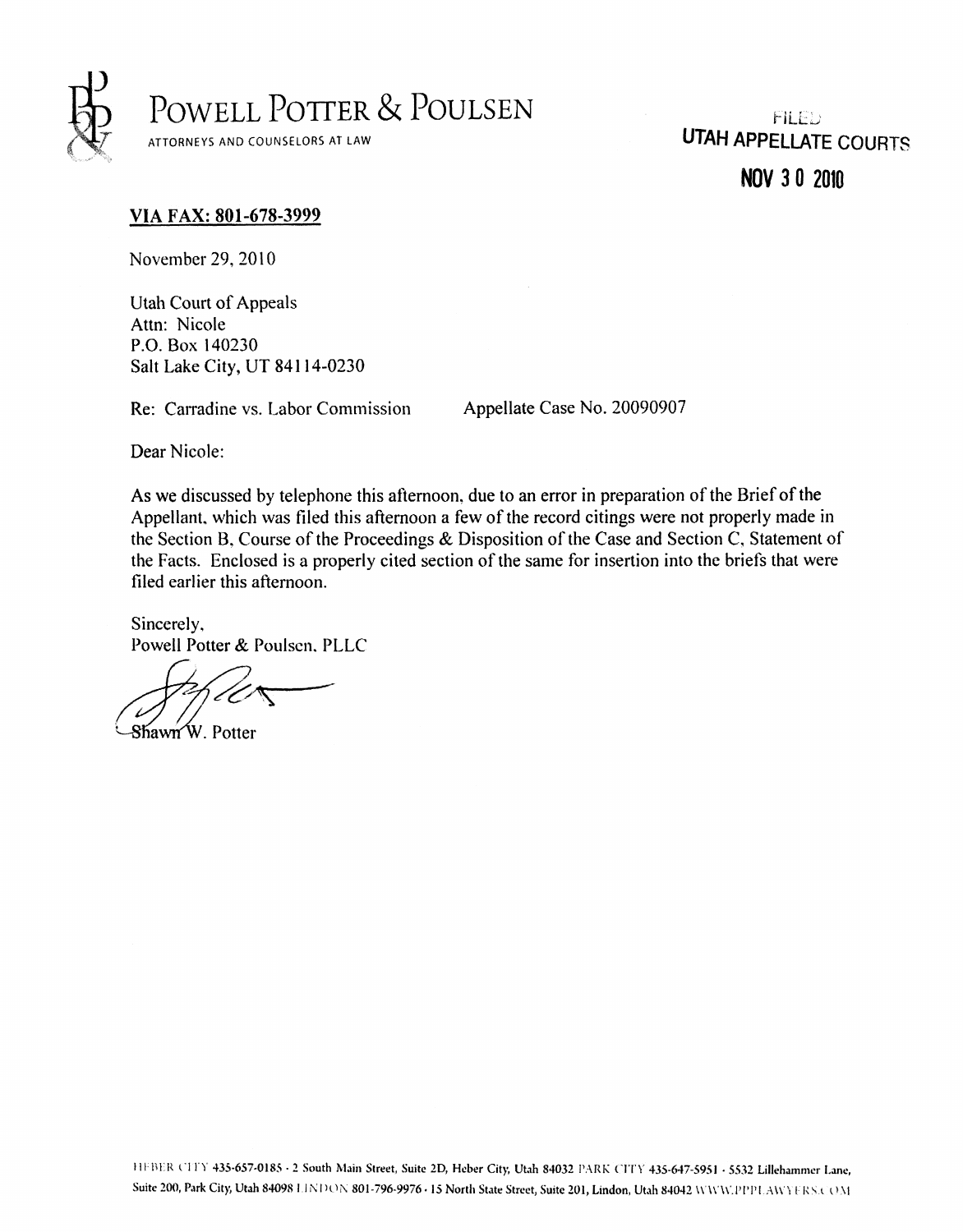### *B. Course of the Proceedings & Disposition of the Case*

At Petitioner's hearing. Petitioner had a seizure and was unable to testify at all and therefore was unable to provide testimony regarding his employment history and gainful employment. An expert neuropsychologist. Dr. Mary Hales, testified at the hearing regarding Petitioner's neurological/psychological injuries. At the time of the hearing Dr. Hales had performed all testing of Petitioner but had not yet prepared a written report. Dr. Hales' written report was submitted to Judge Marlowe and all other parties on November 15, 2006 and became part of the record. The report stated, among other things, that Petitioner has been unable to work since 1991 (Record page 44). The matter was submitted to a medical panel. Due to Petitioner's neurological/psychological disability, he was unable to meet with the medical panel and Petitioner's case was dismissed without prejudice. Petitioner refiled the matter (Case No. 07-0490), and Judge Marlowe required, in an October 12, 2007, letter, (Record page 00076), that she would not allow evidence "which was available at the time of the prior hearing, but not presented." The matter then went to the medical panel. The medical panel determined that Petitioner's current condition was an extension of his previously adjudicated brain and psychological injury. The medical panel also stated that Petitioner last worked in 1988 *(See* record page 100). Judge Marlowe issued a Findings of Fact and Conclusions of Law on September 30, 2008, Record pages 105-120, establishing that petitioner was permanently and totally disabled as a result of the original industrial injury. On approximately November 10,2008, (record page 134) the Employers Reinsurance Fund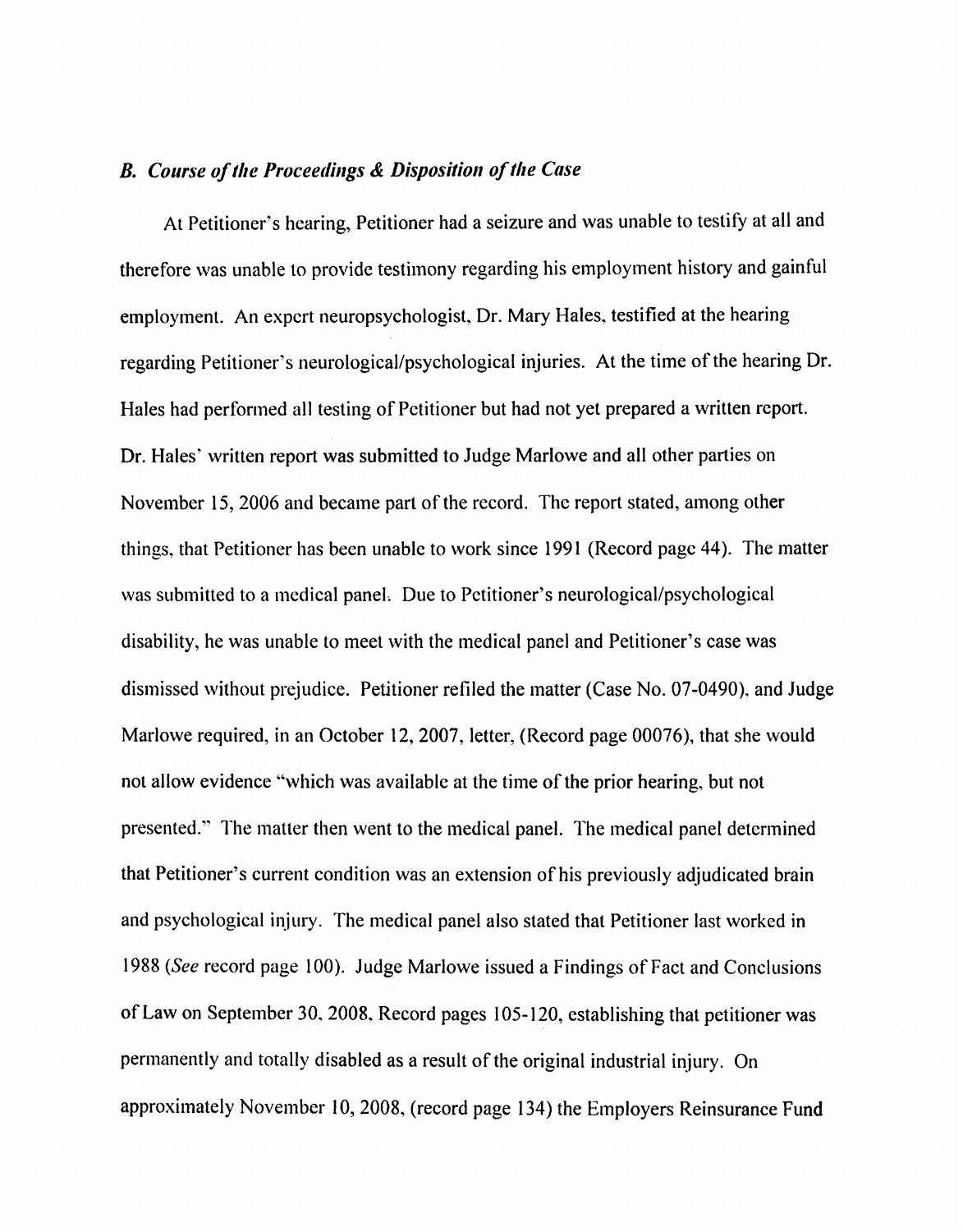("ERF") filed a letter requesting amendments to the September 30, 2008 Order,

Separately, on November 17, 2008, the ERF filed a formal Motion for Review regarding the tactual issue of payment of certain benefits. Record pages 135-138. The Workers Compensation Fund ("WCF") joined the motion to modify other fact issues, including amounts paid to Petitioner over time. At a later point in time, Petitioner discovered that the date established by Judge Marlowe as the date from which his benefits would be paid was in error as he had only been intermittently and not gainfully employed since 1992. Petitioner then filed his own Motion for Review seeking to re-open the hearing to allow the acceptance of evidence regarding dates of gainful employment prior to July 2000. Record pages 166-170. The Motion was denied and Petitioner filed a Request for Reconsideration attaching an affidavit regarding dates of employment -which was also denied. Record page 189-206, Petitioner continues to maintain that he was not gainfully employed between the date of the injury, the 1992 Industrial Commission Proceedings, and July 2000, and that he should be compensated for that time period.

#### *C. Statement of the Facts*

Petitioner Denny Carradine suffered a severe knee injury when he fell from a ladder at work for his own company on September 2, 1988. Petitioner received workers compensation benefits and engaged in rehabilitation efforts. In January, 1989, while attending a rehabilitation appointment, he slipped on ice and suffered a substantial shoulder injury. As treatment for the shoulder injury Carradine received two steroid shots, after one of which he suffered a neurological/psychological injury. Carradine